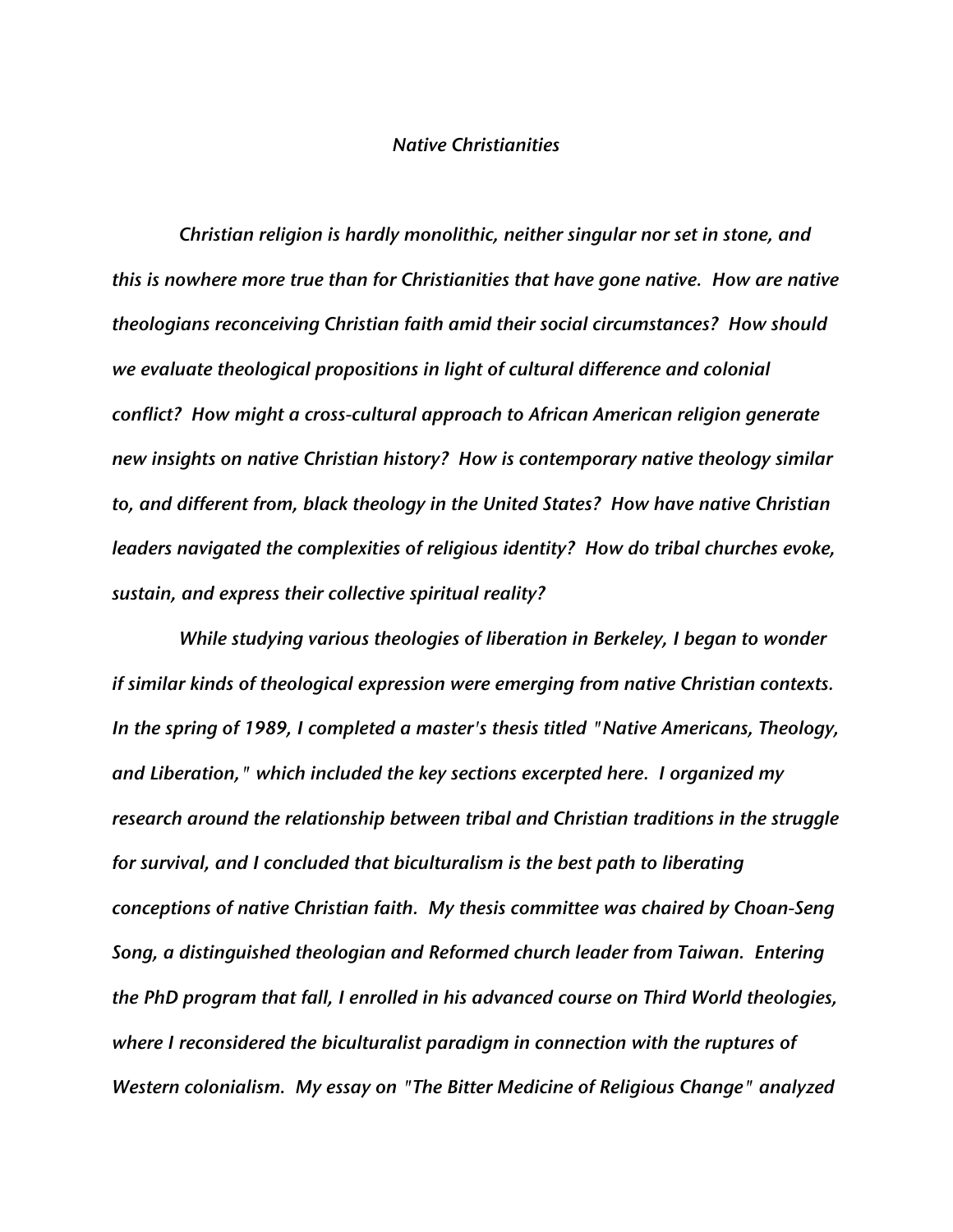*three distinct adaptive strategies; now admitting the limits of biculturalism, I argued for the indigenization of native Christianities as an organic, autonomous, open-ended process. Professor Song allowed me to serve as his teaching assistant for several years, and later he would arrange for my participation in a series of meetings with indigenous Christian leaders in Taiwan.*

*On the home front, I found African American religion to be a productive field for comparative study. A seminar on the history, theology, and ministry of the black church provided an opportunity to ponder "Black Religious History in Cross-Cultural Perspective." Native people make cameo appearances in the scholarship on black religion; I was struck by the interplay between indigenous American and indigenous African traditions during the antebellum period, and by the discrepancy between black denominations independent since the early nineteenth century and native churches still dominated by missionary institutions. This course was one of several I took with black theologian and pastor George Cummings, who also chaired my doctoral committees. One of my comprehensive exams entailed a methodological comparison of "Black Theology and American Indian Theology" in the contemporary period. I tried to identify commonalities as well as critical divergences that signal distinctively native contributions to the liberationist movement, and to Christian theology more generally.*

*I returned to my work in this area several years later, while teaching at UC Santa Cruz, when I decided that my first book project would be an edited anthology on the problem of native Christian identity. After updating and expanding my research, I arranged the selected essays in four thematic sections and wrote a theoretical and*